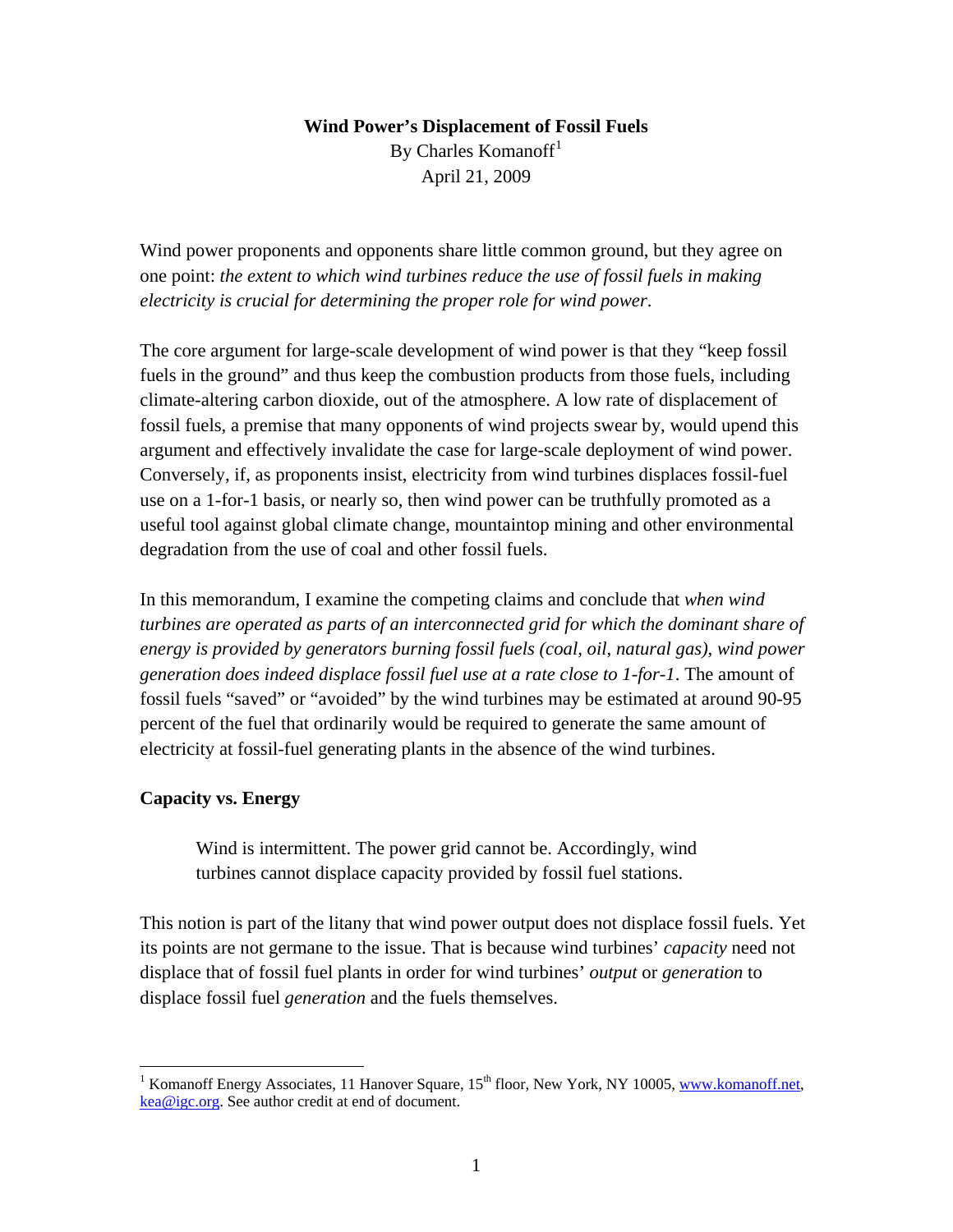As I wrote a few years ago in a magazine article:

[S]ince wind is variable, individual wind turbines can't be counted on to produce on demand, so the power grid can't necessarily retire fossil fuel generators at the same rate as it takes on windmills. The coal- and oil-fired generators will still need to be there, waiting for a windless day. *But when the wind blows, those generators can spin down*. [2](#page-1-0) (emphasis added)

Note the implicit distinction between a generator's *capacity value* and its *energy value*. [3](#page-1-1) Just as a backup quarterback contributes value to a football team even if he never plays, a generator that is never called on to operate but could, if the need arose, contributes value to the grid in the form of dependable capacity. In the matter of climate change and wind power's displacement of fossil fuels, the emphasis is reversed: it is the *output* of the wind facility and not its capacity that matters, since it is the kilowatt-hours of wind generation that reduce the use of fossil-fuel plants which would otherwise be called on to make the same amount of electricity.

Existing fossil generators need not be mothballed, then, for wind turbines to contribute, through their output, to displacing fossil fuels. Retirement (or not) of fossil generators by wind turbines is a red herring, as wind power pioneer and advocate Paul Gipe has noted in responding to the canard that no fossil-fuel power plants have been retired in Denmark despite that nation's claim to obtain 20% of its electricity from wind turbines:

That a power plant hasn't been "closed" is not a significant fact. One does not need to "close" a power plant to reduce or eliminate its pollution. One need not close a plant to not "use" it. Not "using" the plant is what prevents pollution.<sup>[4](#page-1-2)</sup>

Nevertheless, it should be noted that grid operators increasingly are recognizing that wind turbines *do* have some capacity value. For example, the PJM grid, a major interconnected power system that covers nearly all of Pennsylvania and extends into 14 other states, analyzes wind projects on the basis of their having a capacity value of 20 percent of their

<span id="page-1-0"></span><sup>&</sup>lt;sup>2</sup> Komanoff, "Whither Wind: A journey through the heated debate over wind power," Orion magazine, Sept-Oct 2006, [http://www.orionmagazine.org/index.php/articles/article/178/.](http://www.orionmagazine.org/index.php/articles/article/178/)

<span id="page-1-1"></span> $3$  Electricity capacity is measured in kilowatts (kW) while electric generation is measured in kilowatt-hours (kWh). Newspapers and other media do not always observe these conventions — power is occasionally expressed as "kilowatts per hour" instead of kilowatts, for example — which doubtless contributes to confusion in public discourse.

<span id="page-1-2"></span><sup>&</sup>lt;sup>4</sup> Paul Gipe, "Warming Up Wind Chill," p. 4, available at [http://www.wind](http://www.wind-works.org/LargeTurbines/Warming%20up%20the%20Wind%20Chill%20by%20Paul%20Gipe.pdf)[works.org/LargeTurbines/Warming%20up%20the%20Wind%20Chill%20by%20Paul%20Gipe.pdf](http://www.wind-works.org/LargeTurbines/Warming%20up%20the%20Wind%20Chill%20by%20Paul%20Gipe.pdf).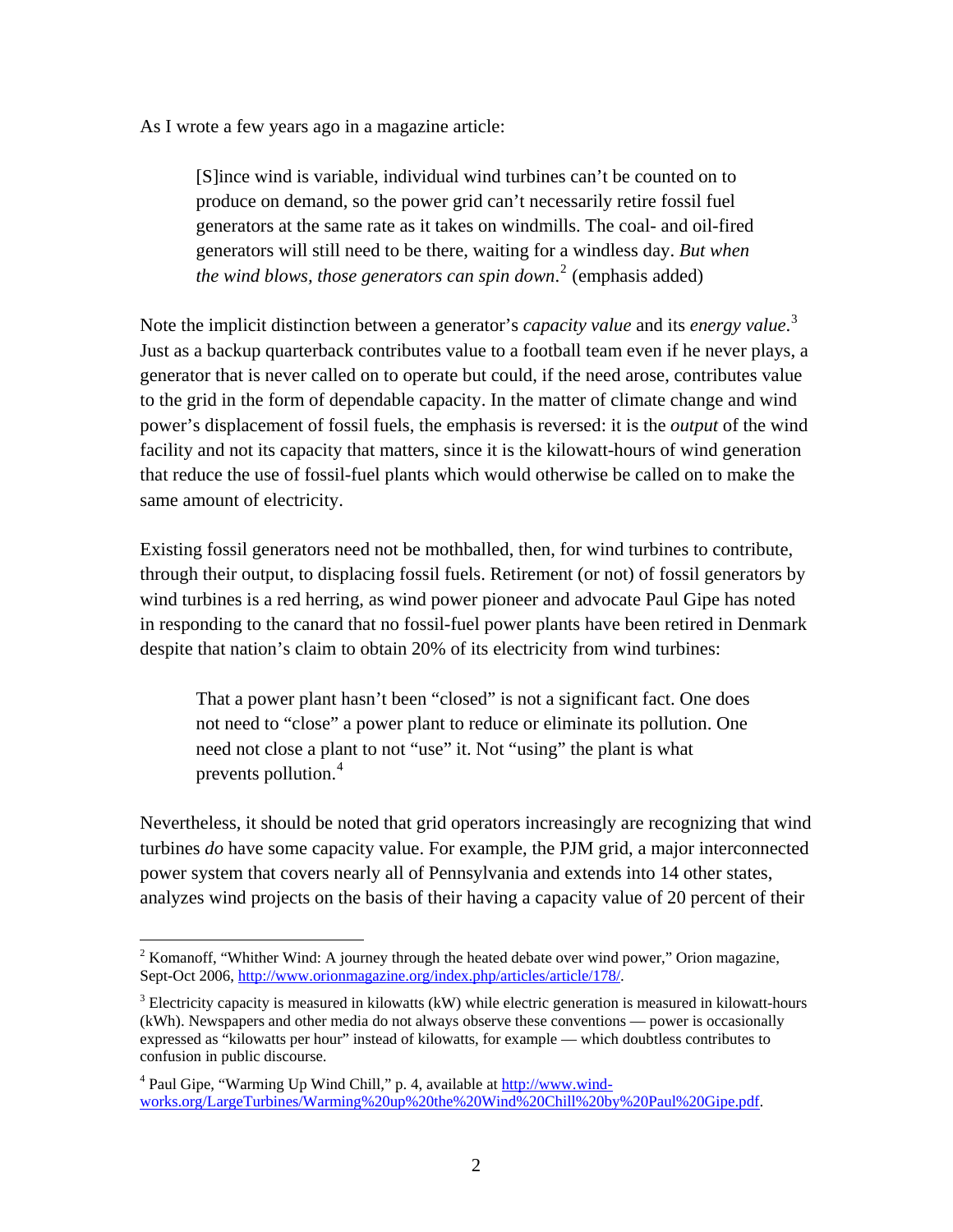"nameplate" (nominally rated capacity) value.<sup>[5](#page-2-0)</sup> A comprehensive 2006 report on integration of intermittent-output capacity into the United Kingdom's electricity system found similarly that intermittent supplies — wind units, for the most part — were being granted capacity credits at the rate of 20-30 percent of their installed capacity, and it concluded that this practice was economically justified. From the report:

*Capacity credit* is a measure of the contribution that intermittent generation can make to reliability. It is usually expressed as a percentage of the installed capacity of the intermittent generators. There is a range of estimates for capacity credits in the literature and the reasons for there being a range are well understood. The range of findings relevant to British conditions is approximately 20–30% of installed capacity when up to 20% of electricity is sourced from intermittent supplies (usually assumed to be wind power). <sup>[6](#page-2-1)</sup>

PJM's chief went on to say, in a 2007 interview:

As we study the feasibility of interconnecting a proposed wind project with the grid, we anticipate that, during the summer peak demand periods, we will receive from that project an average of 20 percent of its maximum output. Experience is telling us that the amount is somewhat less than that, but *wind does definitely have a capacity value. As the amount of installed wind capacity becomes more substantial, it will displace the need for some conventional, typically fossil-fuel-based, generation capacity* (emphasis added).<sup>[7](#page-2-2)</sup>

Thus, though wind turbines need not have capacity value to displace fossil fuels, they do have some, which contributes to their economic value as a power supply source.<sup>[8](#page-2-3)</sup>

<span id="page-2-0"></span><sup>&</sup>lt;sup>5</sup> See "PJM on Wind," interview with Karl Pfirrmann, Interim President and CEO of PJM Interconnection, published by PennFuture, in E-cubed, Vol. 9, No. 5 – December 5, 2007,  $\langle$ http://www.pennfuture.org/media\_e3\_detail.aspx?MediaID=843>. The PJM region runs from Delaware in the East to Illinois in the West and New Jersey in the North to Kentucky in the South.

<span id="page-2-1"></span><sup>6</sup> Robert Gross et al., *The Costs and Impacts of Intermittency — An assessment of the evidence on the costs and impacts of intermittent generation on the British electricity network: A report of the Technology and Policy Assessment Function of the UK Energy Research Centre, with financial support from the Carbon Trust*, Imperial College, London, March 2006. The quoted passage is from Paragraph 18, page v (p. 7 of 112).

<span id="page-2-2"></span><sup>&</sup>lt;sup>7</sup> PennFuture Interview, "PJM on Wind," op. cit.

<span id="page-2-3"></span><sup>&</sup>lt;sup>8</sup> Some wind power opponents have dismissed statements on wind power integration by grid operators such as PJM as inherently biased. It is therefore worth noting that grid operators view themselves as unbiased with respect to generating technologies and having no interest other than maintaining a high degree of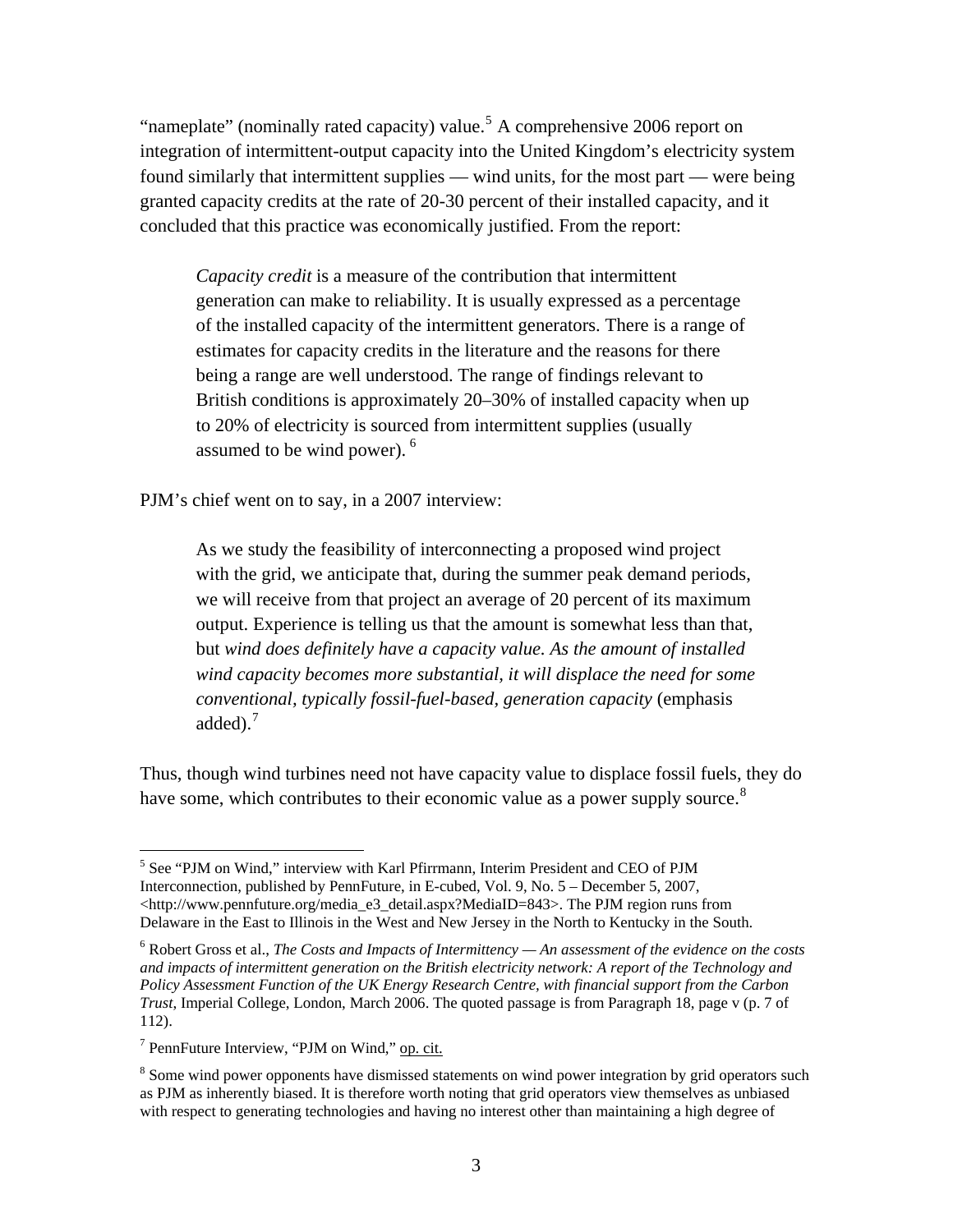# **Energy Displacement I: Load Cycling**

One of the most vociferous exponents of the argument that wind does not displace fossil fuels is John Droz, Jr., a retired real estate broker living in upstate New York. In a 2008 article for the *Adirondack Explorer* magazine, Droz, who claims to have worked as a physicist in the 1970s, wrote:

[W]hen adding wind power to the grid, backup from conventional sources (like coal and nuclear) must still be built. Even in the short term, the complexity of nuclear and coal-fired power plants means they cannot simply be "turned down" when wind power is available. The net result: cuts in emissions of carbon dioxide, the main cause of global warming, are small. $9$ 

Two things are being asserted here. The first, that wind power's intermittency prevents grids that add wind power from being able to dispense with *capacity*, was just shown to be irrelevant to the issue of fossil fuel displacement, as well as exaggerated. The second assertion, that other generators can't be turned down when the wind turbines produce power, does speak to the issue, but misleadingly and incorrectly.

From a factual standpoint, Droz's insinuation that nuclear and coal-fired power plants are incapable of following load (varying in output) is simply incorrect.

Let's start with coal-fired plants, since they not only are the mainstay of fossil-fuel power generation in the United States but also emit the most climate pollution per kilowatt-hour generated.<sup>[10](#page-3-1)</sup> Thus, while wind turbine output that leads to lower operation of gas- or oilfired generators reduces CO2 emissions, even greater reductions result when operation of coal-fired plants can be reduced.

I studied the performance reliability of coal-fired (and nuclear) power plants many years ago, even publishing a book on the subject, *Power Plant Performance* (now out of print),

generation and transmission reliability — an assessment I consider justified from my observations of and interactions with electricity sector officials since the early 1970s.

<span id="page-3-0"></span><sup>9</sup> John Droz, Jr., "Against the Wind," *Adirondack Explorer*, July-Aug. 2008. Not Web-available.

<span id="page-3-1"></span> $10$  Mathematically, coal-fired electricity's pre-eminent place in climate-damaging emissions is the product of three factors: (i) roughly 50% of U.S. electricity is generated by burning coal; (ii) per Btu of energy, coal produces 30-40% more CO2 than petroleum and 70-80% more than natural gas — see coefficients in <http://www.eia.doe.gov/oiaf/1605/coefficients.html> (some conversion required); and (iii) the newest gasfired power plants are able to generate the same electricity as coal-fired plants, with 25-30% fewer Btu's.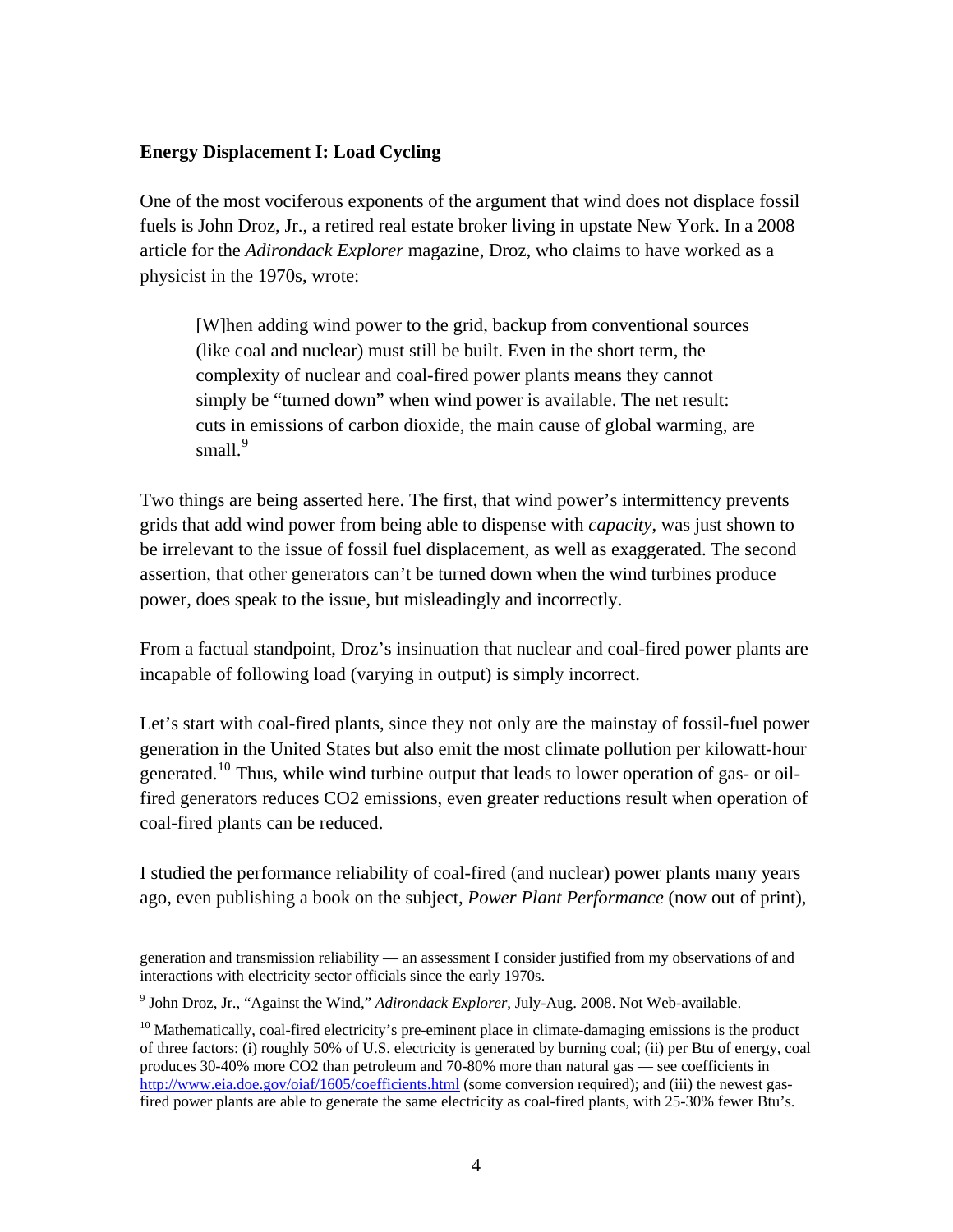in 1976. I recall this rule of thumb: to accommodate diurnal variations in aggregate demand, large, modern coal-fired units could be banked down from 100% load to as little as 25% of full capacity, and then back up again, without incurring "thermal stress" that could lead to tube leaks, pipe cracking, or other damage, so long as the transition was gradual rather than abrupt.

If this rule of thumb still holds, then a typical coal-fired unit could routinely shed, or add, as much as three-fourths of its load over a 4-6 hour period, without compromising performance reliability. This would translate into the ability to vary output up or down at an average rate of around 15% of full load each hour, and probably at steeper rates for shorter periods.

Most nuclear power plants also have considerable load-following capability, despite an additional level of complexity (e.g., the need to maintain a constant neutron flux distribution within the reactor core). A recent paper by the Electricity Policy Research Group at the University of Cambridge (U.K.) found that most pressurized water reactors — the dominant reactor technology in both the United States and worldwide — "are capable to [sic] follow loads in a power range of 30-100% at rates from 1 to 3% per minute … [with] exceptional rates of 5% per minute or even 10% per minute … possible over limited ranges." (The other reactor type in large-scale use, boiling water reactors, is less flexible with respect to load.) The paper goes on to note that in France, with nuclear power accounting for more than 80% of electricity supply, "most NPPs [nuclear power plants] have to often operate occasionally at part-load and some plants must be sufficiently flexible to load-follow to ensure grid stability."<sup>[11](#page-4-0)</sup>

Consider now that essentially all wind farms operate as part of large grids that typically comprise tens of thousands of megawatts of capacity.[12](#page-4-1) The New York State grid contained approximately 39,000 MW of capacity in 2007, according to the grid operator, the NYISO.<sup>[13](#page-4-2)</sup> Applying the conservative 15% per hour figure for coal plants, above, to these 39,000 MW, it should be possible for the grid to both shed and absorb 5,000 to 6,000 megawatts of capacity per hour, or 100 MW per minute, if necessary.

1

<span id="page-4-0"></span><sup>&</sup>lt;sup>11</sup> Pouret, L. and Nuttall, W.J. (2007) "Can nuclear power be flexible?" Electricity Policy Research Group Working Papers, No.07/10. University of Cambridge. The quoted passages are on pp. 8 and 16, and the paper is Web-available at [<http://www.electricitypolicy.org.uk/pubs/wp/eprg0710.pdf](http://www.electricitypolicy.org.uk/pubs/wp/eprg0710.pdf)>.

<span id="page-4-1"></span><sup>&</sup>lt;sup>12</sup> Total U.S. installed generating capacity in 2007 was approximately one million megawatts, of which 770,000 MW was fossil-fueled. (See *Statistical Abstract of the United States, 2007*, Table 904.) This capacity, in turn, is managed by several dozen "system operators" that link and govern all of the generating facilities in one or more states or other contiguous areas.

<span id="page-4-2"></span><sup>&</sup>lt;sup>13</sup> NYISO 2007 Annual Report, p. 1

[http://www.nyiso.com/public/webdocs/company/about\\_us/annual\\_report/areport07final.pdf.](http://www.nyiso.com/public/webdocs/company/about_us/annual_report/areport07final.pdf)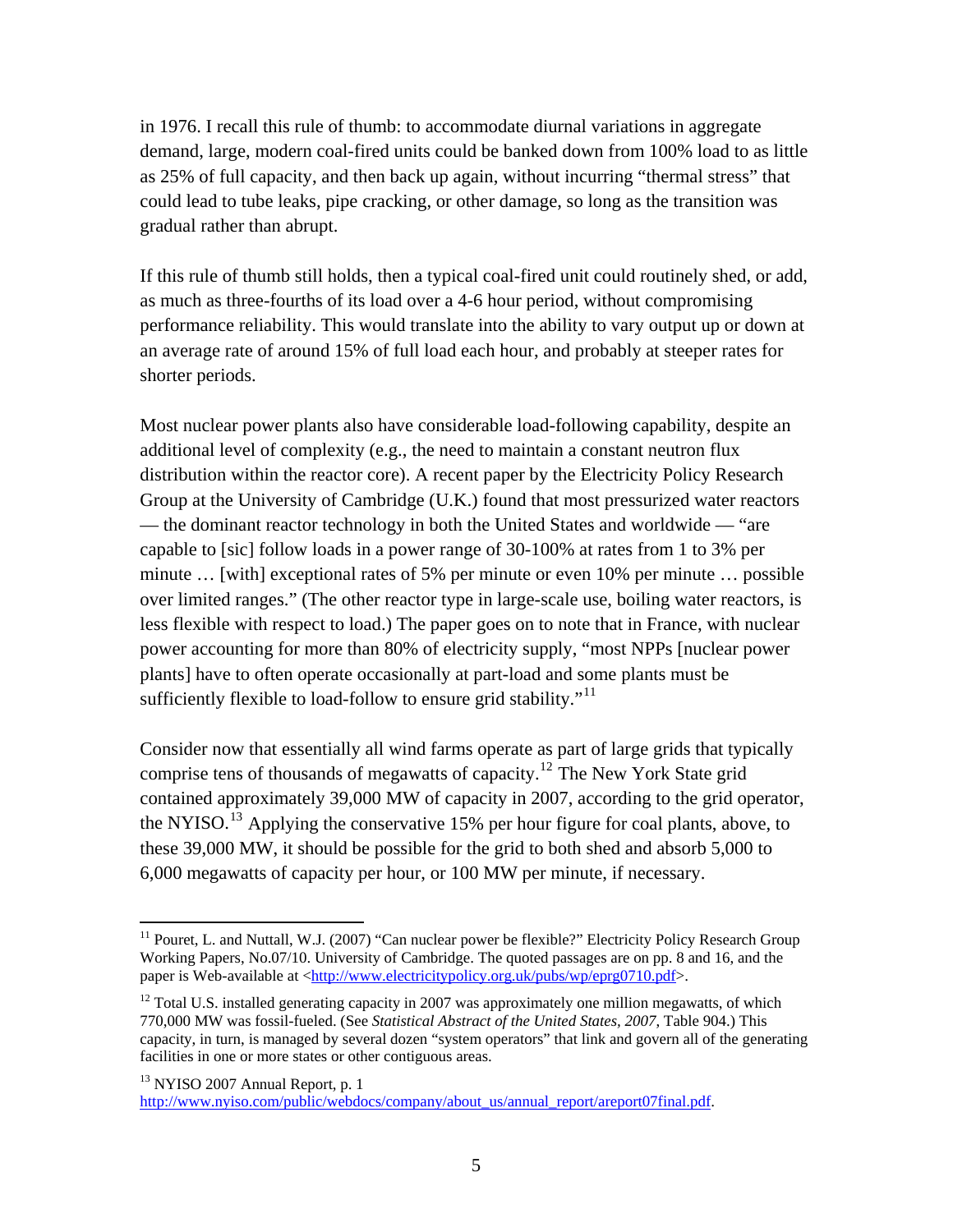Thus, even the nearly instantaneous loss of an entire several hundred-megawatt wind farm due to a rapid change in weather should be able to be managed by varying the output of other units on the grid. Conversely, if and when wind conditions shift suddenly from calm to robust, causing the output of one or more wind turbines to go from zero to full in a matter of minutes, it should be possible for the grid to efficiently reduce fuel intake at fossil-fuel generators.

Moreover, changes in the output of wind farms are rarely as abrupt as just hypothesized, as PJM chief Karl Pfirrmann indicated in his interview with PennFuture:

**PennFuture:** You now have several years' experience with wind generation. How variable is wind in reality?

**Pfirrmann:** Wind is not as variable as people may think. Our experience shows that, if a wind generator is operating at a certain level at present, there is an 80 percent probability that it will be operating within  $\pm 10$ percent of that level one hour from now. And, there is a 60 percent probability that it will be operating within  $\pm 10$  percent of that level five hours from now. We're also encouraged that better forecasting will enable us to better predict the output from the wind generators on our system.<sup>[14](#page-5-0)</sup>

This suggests that rapid changes in wind output requiring rapid turndown or ramp-up of fossil plants on the grid are relatively infrequent; and that *unanticipated* rapid changes are even more rare.

# **Energy Displacement II: Wind Turbines' Need for Grid Reserves**

We come now to the heart of wind power opponents' non-displacement claim: wind power's intermittency, they insist, requires that grids maintain extra stores of reserve capacity; and *maintaining this capacity in a state of readiness necessarily entails additional fuel consumption that cancels out the fossil fuel savings that would otherwise be ascribed to the wind output*.

PennFuture's dialogue with PJM chief Karl Pfirrmann again frames the matter well. Pfirrmann parses grids' reserve requirements into three types — synchronized, regulation and supplemental — and shows that the additional requirements imposed by wind turbines are either small or nil.

<span id="page-5-0"></span> $\overline{a}$ <sup>14</sup> PennFuture Interview, "PJM on Wind," op. cit.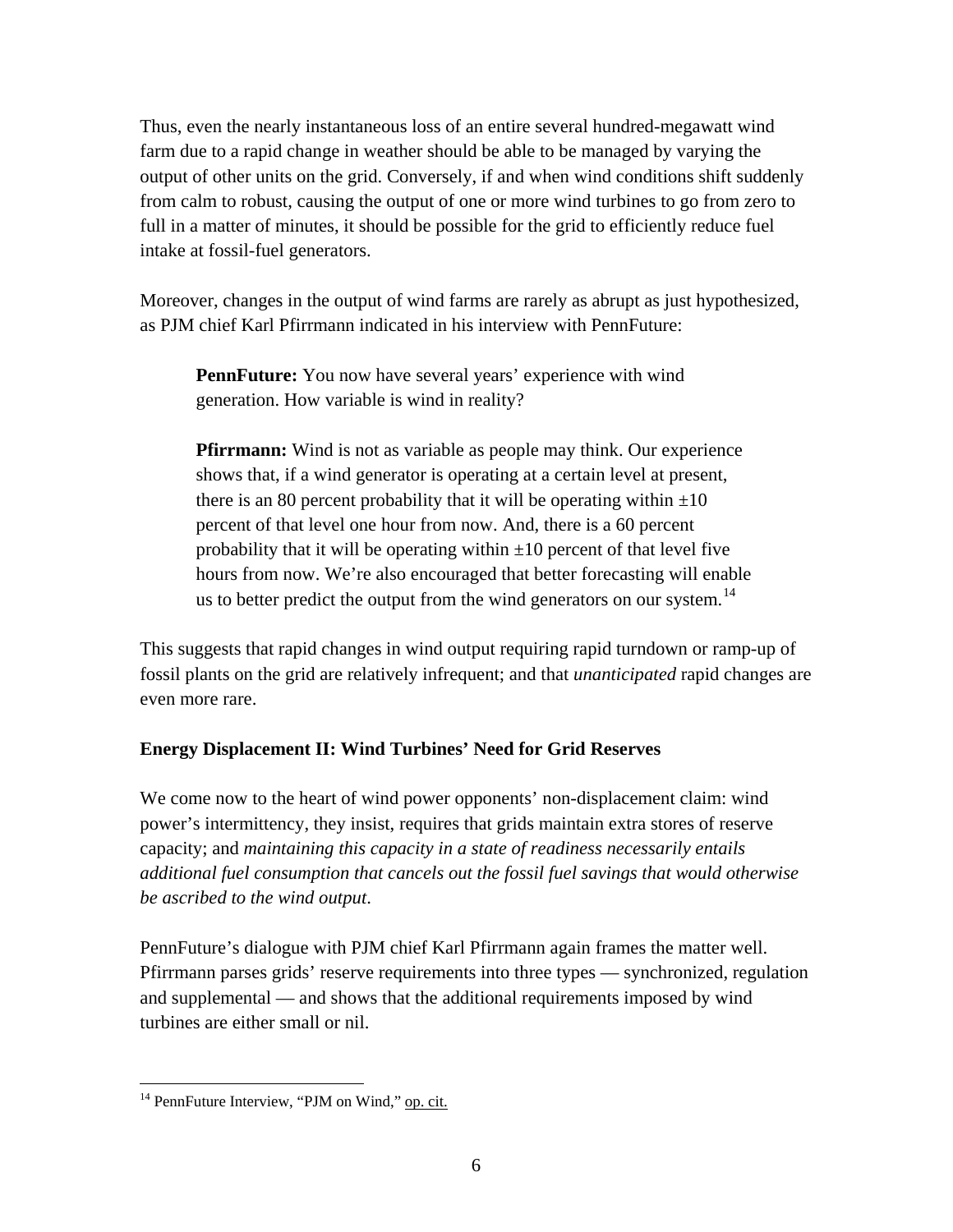**PennFuture:** We hear questions about whether wind energy, because of its variable nature, needs to be "backed up" by conventional generation resources. For example, does having wind on the system increase the need for operating reserves?

**Pfirrmann:** The costs of managing wind as a variable resource are modest, and the owners of wind generators bear their allocated portion of that cost.

The principle reserve we maintain is **synchronized reserve**. It's comprised of generation units which are synchronized to the grid and ready to deliver energy on extremely short notice. They serve as protection against a sudden loss of the single largest generating unit on the entire system, and the amount we maintain is based solely on the size of that largest generating unit.

Since the largest generating unit on almost every U.S. grid is on the order of 1,000 megawatts, whereas individual wind turbines are only several megawatts and even entire wind farms are rarely more than several hundred megawatts, it's clear that wind power imposes no additional synchronized reserve requirements on power grids.

**Pfirrmann, continued:** We also maintain a "regulation reserve" to manage the short-term variability in demand. Although demand, or usage, varies in predictable ways which we manage by scheduling resources we can reasonably anticipate needing, demand also varies in less-predictable ways. To match these moment to moment variations in usage, we pay generators to be ready to deliver additional energy on a near-term basis if needed. The costs for maintaining this state of readiness are allocated to power users.

Since regulation reserve pertains to variability in *demand* and not supply, wind resources have no bearing on the amount of regulation reserve required.

**Pfirrmann, continued:** *The one form of reserve for which wind can create a need is the "supplemental reserve."* Supplemental reserve protects the system from falling below the amount of generation needed to serve demand and to maintain the synchronized reserve I discussed earlier. If a generator goes off line suddenly, some of the synchronized reserve may actually be required to serve load, pushing the synchronized reserve below its required level. This in turn requires the activation of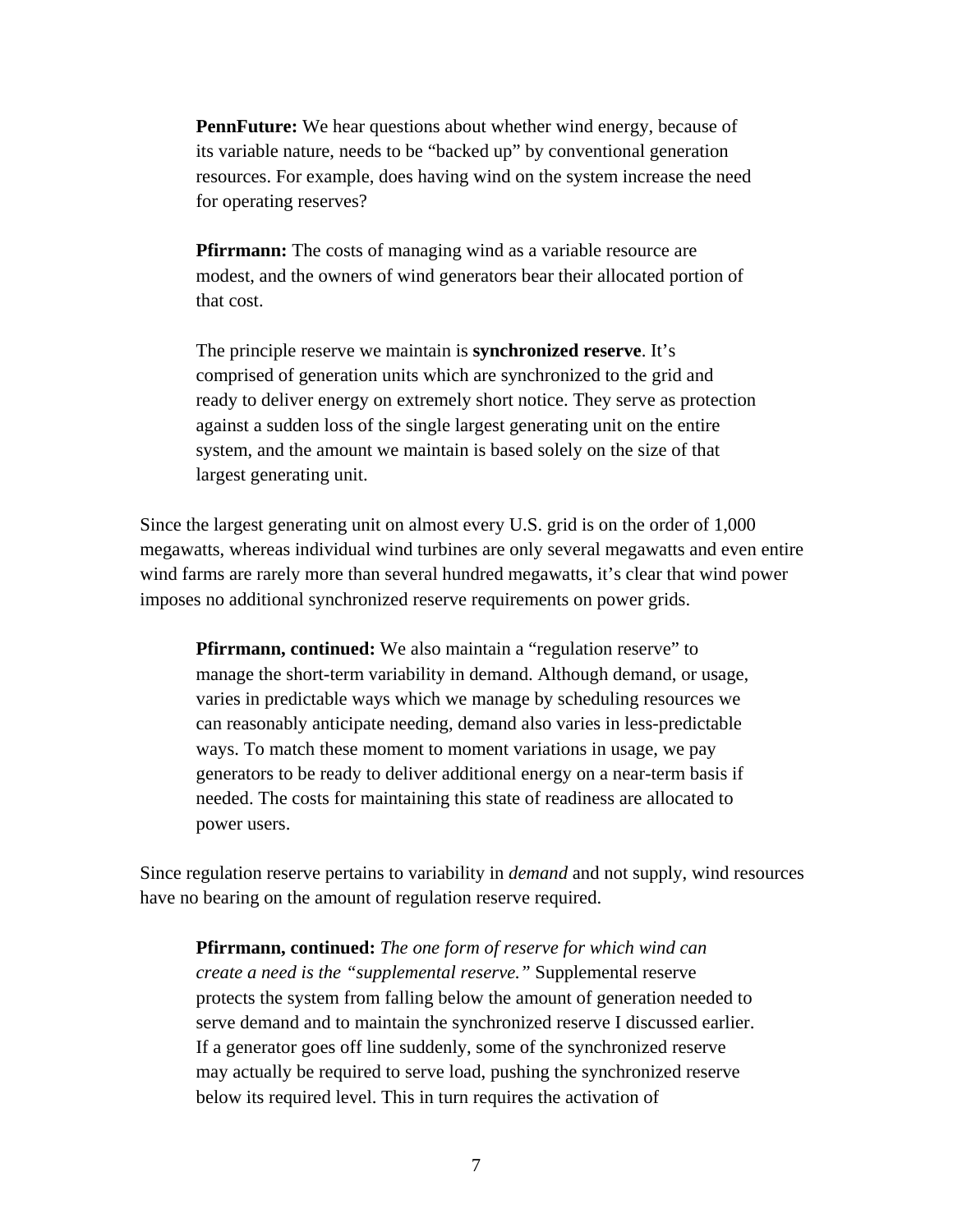supplemental reserve in order to replenish the synchronized reserve that has been converted to energy. *PJM pays generators to be available to provide this supplemental reserve.* Because the need for this reserve is based partially on supply-side considerations, *we allocate a portion of the costs to the generators in instances when their actual production deviates from their scheduled production.* Its cost is deducted from the payments they otherwise receive for their energy deliveries. *The cost is nominal, however, ranging from about 75 cents to \$2 per megawatt-hour.*[15](#page-7-0) (emphasis added)

PJM's charge for wind power's intermittency in 2007, then, was \$0.75 to \$2.00 per MWh generated. (The Pfirrmann interview was published in December 2007 and presumably took place earlier that year.) Using the average cost of coal burned to make electricity in Pennsylvania in 2006 (the most recent year available), which was \$1.72 per million Btu, we can translate Pfirrmann's cost range into the quantity of fuel consumed by units on the grid to provide supplemental reserve.<sup>16</sup>

Assuming conservatively that the entire cost of wind power's supplemental reserve requirement is attributable to fuel (and none to operation and maintenance), and dividing \$0.75 per MWh (the low end of Pfirrmann's range) by \$1.72 per million Btu, we calculate that each MWh produced by wind required that other power plants on the grid expend an average of 436,000 Btu to provide supplemental reserve. A similar calculation for the \$2.00 high cost yields an energy expenditure of  $1,160,000$  Btu.<sup>[17](#page-7-2)</sup> By comparison, by applying the average power-industry "heat rate" for fossil-fuel plants of 10,000 Btu per kilowatt-hour, we see that conventional generation of an equivalent MWh at coal and other fossil-power stations requires, on average, 10 million Btu.

We thus have, for the PJM system, the answer to the central question of wind power's displacement of fossil fuels. *Each megawatt-hour of wind generation directly displaces (on average) 10,000,000 Btu of fossil fuel use while requiring a range of 436,000 to 1,160,000 Btu of fossil fuels to be expended for provision of supplemental reserve.* The grid's fuel expenditure to provide reserve for wind turbines offsets only 4.4% (436,000/10,000,000) to 11.6% (1,160,000/10,000,000) of the direct fuel savings.

<span id="page-7-0"></span> $15$  Ibid.

<span id="page-7-1"></span><sup>&</sup>lt;sup>16</sup> U.S. Energy Information Administration, Electricity State Profiles, Pennsylvania, Table 6, <[http://www.eia.doe.gov/cneaf/electricity/st\\_profiles/pennsylvania.pdf](http://www.eia.doe.gov/cneaf/electricity/st_profiles/pennsylvania.pdf)>, downloaded April 2, 2009.

<span id="page-7-2"></span><sup>&</sup>lt;sup>17</sup> The calculation is as follows (using \$0.75): \$0.75/MWh = ("X" Btu / MWh) x \$1.72/million Btu. Canceling the MWh terms and dividing both sides by \$1.72/million Btu yields: "X" =  $$0.75 / $1.72 \text{ x}$ million Btu, or  $X = 0.436$  x million Btu, or 436,000 Btu. The same calculation using \$2.00/MWh yields 1,163,000 Btu.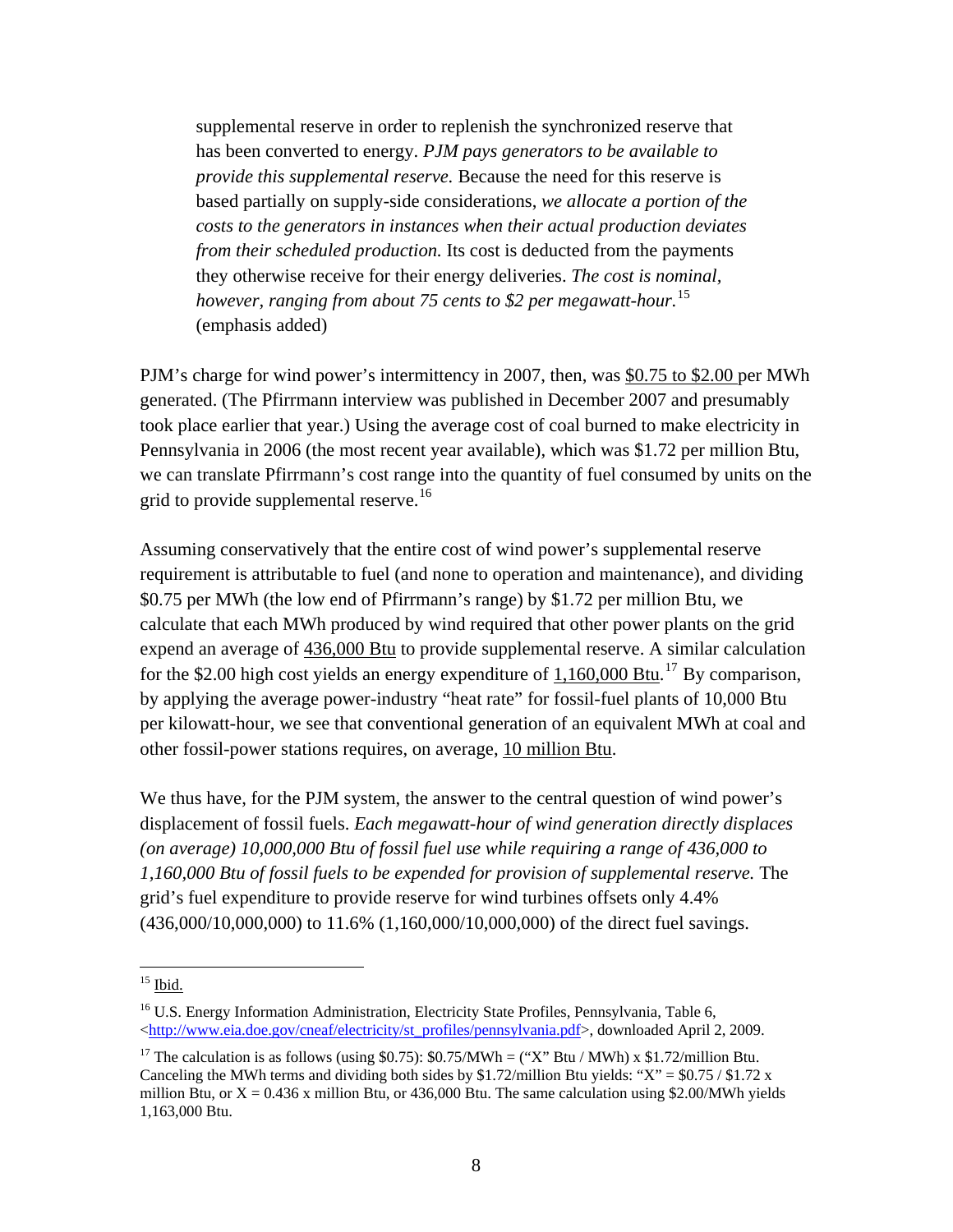Equivalently, **88%-96% of the "theoretical" fossil fuel savings for wind power — the savings that would be calculated from equating each kilowatt-hour of wind generated with a kilowatt-hour of fossil fuels avoided — remain after allowing for reserve requirements.**

This result is conservative (it understates the true savings) for two reasons. First, the fuel baseline it uses, \$1.72 per million Btu, is predicated on 100% coal and ignores muchhigher-priced natural gas that is also part of the PJM grid fuel mix. Second, it implicitly assumes that 100% of the supplemental reserve cost is attributable to fuel, when some portion conceivably could be associated with maintenance and/or administrative costs.

## **Energy Displacement III: Further on Wind Turbines' Need for Grid Reserves**

The takeaway from the PJM interview — that reserve maintenance uses up only a small percentage of the fossil fuel savings from wind power generation — is evidenced in essentially every major study of wind integration on utility grids. Here, I summarize two such studies, selected largely at random.

One study, the Midwest Wind Integration Study, was mandated by the Minnesota legislature in 2005 and published in 2006 as a report to the Minnesota Public Utilities Commission. Following is its key finding on the cost of wind power's intermittency:

[R]elative to the same amount of energy stripped of variability and uncertainty of the wind generation, there is a cost paid by the load that ranges from a low of \$2.11 (for 15% wind generation, based on year 2005) to a high of \$4.41 (for 25% wind generation, based on year 2003) per MWh of wind energy delivered to the Minnesota companies. This is a total cost and includes the cost of the additional reserves (per the assumptions) and costs related to the variability and day-ahead forecast error for wind generation.<sup>[18](#page-8-0)</sup>

Extrapolating from the reserve costs and wind penetration percentages, one can conclude that at current penetrations of less than 10%, reserve costs for wind generation in Minnesota are within the range reported for the PJM grid.

The other study is the U.K "Costs and Impacts of Intermittency" report referenced earlier. Following are excerpts from the executive summary:

<span id="page-8-0"></span><sup>&</sup>lt;sup>18</sup> Enernex Corp., Final Report - 2006 Minnesota Wind Integration Study, Volume I, p. 72. Available at [http://www.uwig.org/windrpt\\_vol%201.pdf.](http://www.uwig.org/windrpt_vol%201.pdf)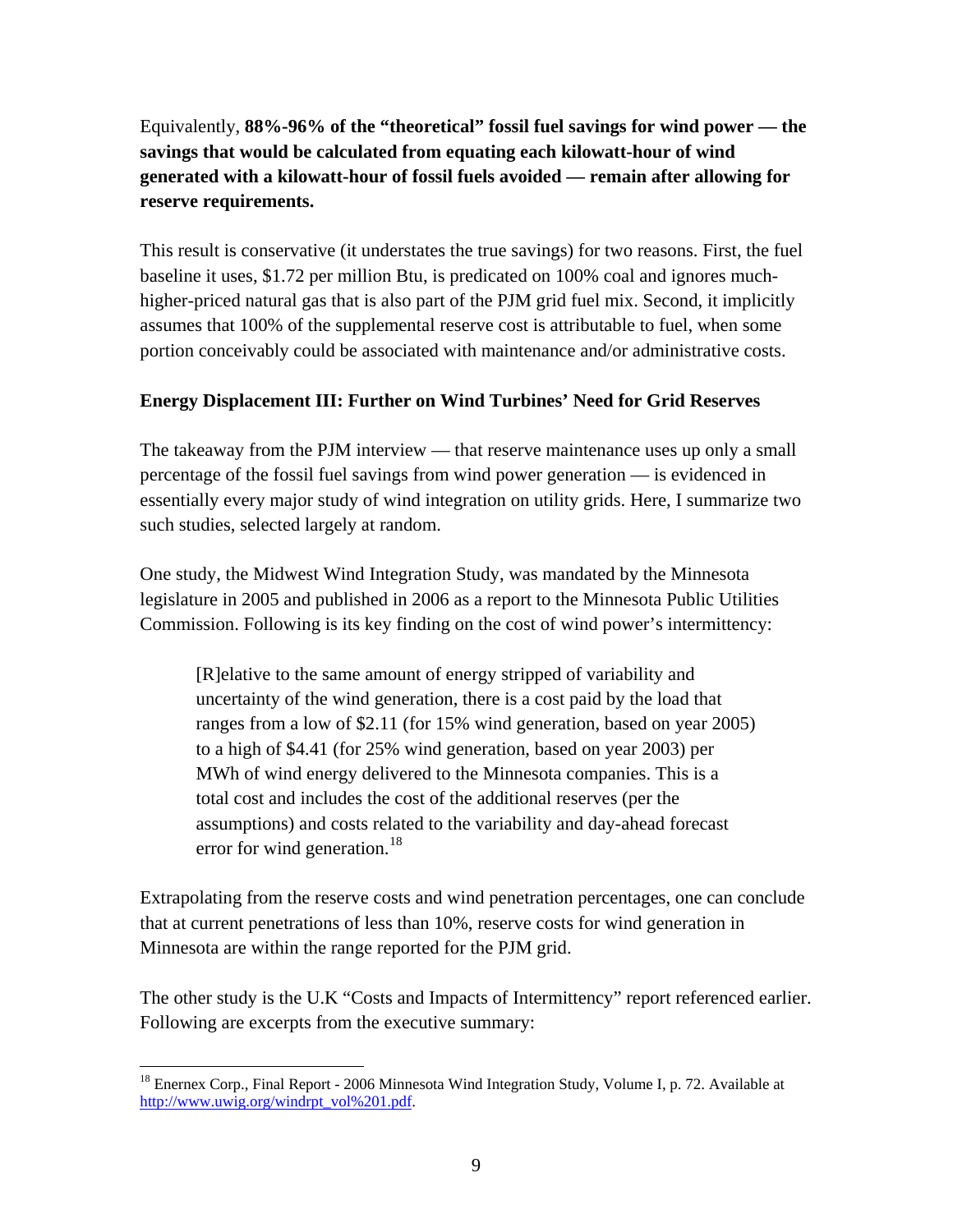The cost to maintain system reliability [with substantial penetration of wind power] lies within the range  $£3 - £5/MWh$  under British conditions … relative to a comparitor plant operated at maximum utilisation. This assumes around 20% of electricity is supplied by well dispersed wind power. Current costs are much lower; indeed there is little or no impact on reliability at existing levels of wind power penetration.<sup>[19](#page-9-0)</sup>

If "much lower" denotes a factor of five, and applying a  $\pounds$  exchange rate of 1.5, then the cost range to accommodate wind power's variability in the U.K. translates to \$0.90 - \$1.50, or roughly the range given in the PJM interview.

### **Conclusion**

 $\overline{a}$ 

Many wind-power opponents assert that industrial-scale wind turbines displace little or no fossil fuels. I find, however, that when wind turbines are operated as parts of an interconnected grid for which the dominant share of energy is provided by generators burning fossil fuels (coal, oil, natural gas), wind power generation displaces fossil fuel use at a nearly 1-for-1 rate. The amount of fossil fuels "saved" or "avoided" by the wind turbines may be estimated at around 90-95 percent of the fuel that ordinarily would be required to generate the same amount of electricity at fossil-fuel generating plants in the absence of the wind turbines.

\* \* \* \* \* \* \* \* \* \* \* \* \* \* \* \* \* \* \* \* \* \* \* \*

<span id="page-9-0"></span><sup>&</sup>lt;sup>19</sup> Robert Gross et al., *Costs and Impacts of Intermittency*, <u>op. cit.</u>, p. vi. Note that in the year the report was published, 2006, wind power provided 1% of U.K. electricity generation — 4,225 GWh of 398,327 GWh total (calculated from International Energy Agency data at http://www.iea.org/Textbase/stats/index.asp).